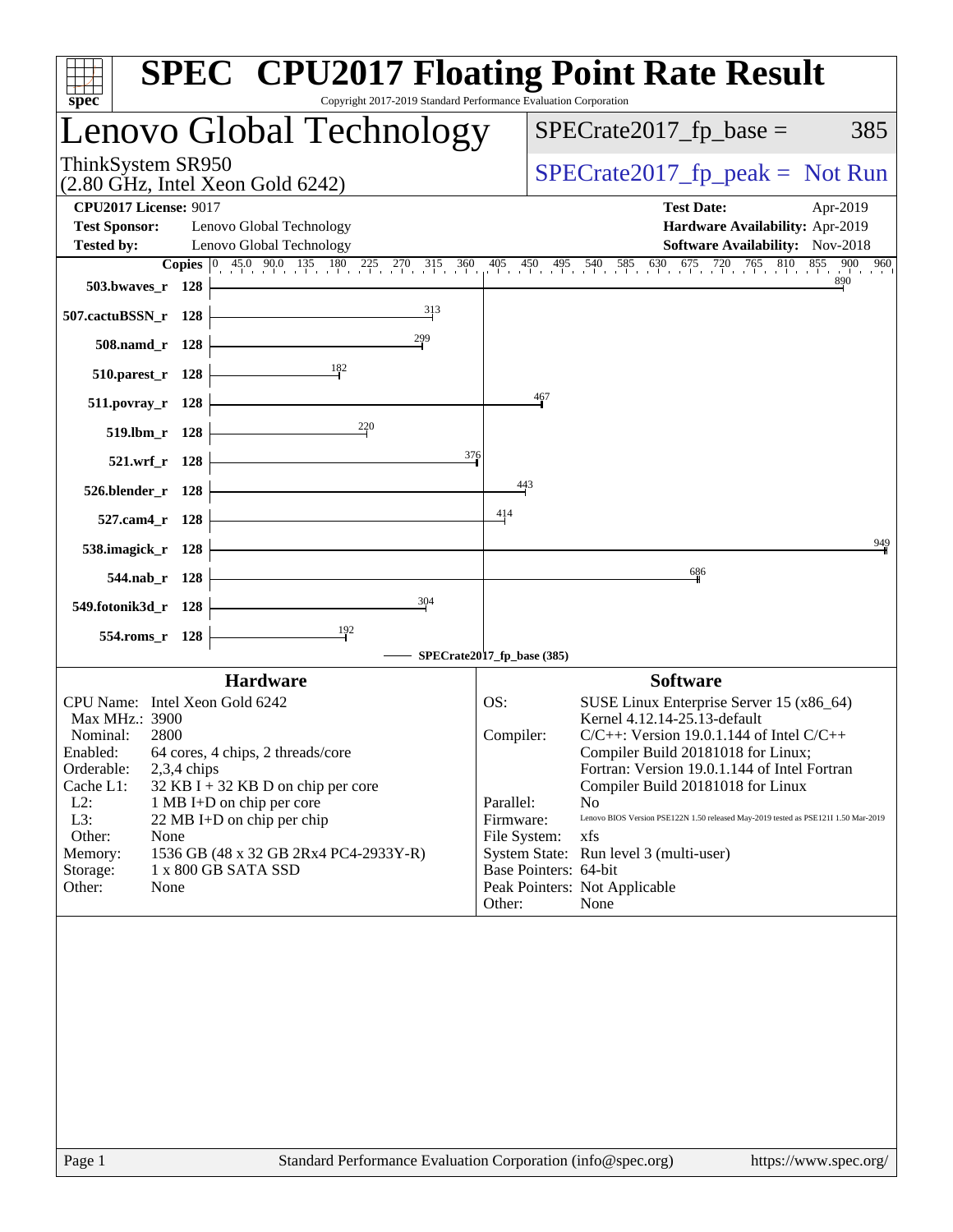

## Lenovo Global Technology

(2.80 GHz, Intel Xeon Gold 6242)

 $SPECTate2017<sub>fr</sub> peak = Not Run$ 

 $SPECTate2017<sub>fp</sub> base =  $385$$ 

**[Test Sponsor:](http://www.spec.org/auto/cpu2017/Docs/result-fields.html#TestSponsor)** Lenovo Global Technology **[Hardware Availability:](http://www.spec.org/auto/cpu2017/Docs/result-fields.html#HardwareAvailability)** Apr-2019 **[Tested by:](http://www.spec.org/auto/cpu2017/Docs/result-fields.html#Testedby)** Lenovo Global Technology **[Software Availability:](http://www.spec.org/auto/cpu2017/Docs/result-fields.html#SoftwareAvailability)** Nov-2018

**[CPU2017 License:](http://www.spec.org/auto/cpu2017/Docs/result-fields.html#CPU2017License)** 9017 **[Test Date:](http://www.spec.org/auto/cpu2017/Docs/result-fields.html#TestDate)** Apr-2019

#### **[Results Table](http://www.spec.org/auto/cpu2017/Docs/result-fields.html#ResultsTable)**

|                           | <b>Base</b>   |                |                |                | <b>Peak</b> |                |       |               |                |              |                |              |                |              |
|---------------------------|---------------|----------------|----------------|----------------|-------------|----------------|-------|---------------|----------------|--------------|----------------|--------------|----------------|--------------|
| <b>Benchmark</b>          | <b>Copies</b> | <b>Seconds</b> | Ratio          | <b>Seconds</b> | Ratio       | <b>Seconds</b> | Ratio | <b>Copies</b> | <b>Seconds</b> | <b>Ratio</b> | <b>Seconds</b> | <b>Ratio</b> | <b>Seconds</b> | <b>Ratio</b> |
| 503.bwaves_r              | 128           | 1442           | 890            | 1442           | 890         | 1441           | 891   |               |                |              |                |              |                |              |
| 507.cactuBSSN r           | 128           | 517            | 313            | 518            | 313         | 518            | 313   |               |                |              |                |              |                |              |
| $508$ .namd $r$           | 128           | 408            | 298            | 407            | 299         | 406            | 299   |               |                |              |                |              |                |              |
| 510.parest_r              | 128           | 1839           | 182            | 1841           | 182         | 1844           | 182   |               |                |              |                |              |                |              |
| 511.povray_r              | 128           | 639            | 468            | 642            | 466         | 640            | 467   |               |                |              |                |              |                |              |
| 519.lbm r                 | 128           | 613            | 220            | 613            | 220         | 613            | 220   |               |                |              |                |              |                |              |
| 521.wrf                   | 128           | 763            | 376            | 767            | 374         | 761            | 377   |               |                |              |                |              |                |              |
| 526.blender r             | 128           | 440            | 443            | 440            | 443         | 440            | 443   |               |                |              |                |              |                |              |
| 527.cam4_r                | 128           | 540            | 415            | 540            | 414         | 540            | 414   |               |                |              |                |              |                |              |
| 538.imagick_r             | 128           | 335            | 949            | 335            | 952         | 336            | 948   |               |                |              |                |              |                |              |
| $544$ .nab_r              | 128           | 313            | 688            | 315            | 685         | 314            | 686   |               |                |              |                |              |                |              |
| 549.fotonik3d r           | 128           | 1640           | 304            | 1641           | 304         | 1640           | 304   |               |                |              |                |              |                |              |
| $554$ .roms_r             | 128           | 1060           | 192            | 1060           | <u>192</u>  | 1066           | 191   |               |                |              |                |              |                |              |
| $SPECrate2017_fp\_base =$ |               |                | 385            |                |             |                |       |               |                |              |                |              |                |              |
| $SPECrate2017$ _fp_peak = |               |                | <b>Not Run</b> |                |             |                |       |               |                |              |                |              |                |              |

Results appear in the [order in which they were run](http://www.spec.org/auto/cpu2017/Docs/result-fields.html#RunOrder). Bold underlined text [indicates a median measurement](http://www.spec.org/auto/cpu2017/Docs/result-fields.html#Median).

#### **[Submit Notes](http://www.spec.org/auto/cpu2017/Docs/result-fields.html#SubmitNotes)**

 The numactl mechanism was used to bind copies to processors. The config file option 'submit' was used to generate numactl commands to bind each copy to a specific processor. For details, please see the config file.

#### **[Operating System Notes](http://www.spec.org/auto/cpu2017/Docs/result-fields.html#OperatingSystemNotes)**

Stack size set to unlimited using "ulimit -s unlimited"

#### **[General Notes](http://www.spec.org/auto/cpu2017/Docs/result-fields.html#GeneralNotes)**

Environment variables set by runcpu before the start of the run: LD LIBRARY PATH = "/home/cpu2017-1.0.5-ic19.0u1/lib/intel64"

 Binaries compiled on a system with 1x Intel Core i9-7900X CPU + 32GB RAM memory using Redhat Enterprise Linux 7.5 Transparent Huge Pages enabled by default Prior to runcpu invocation Filesystem page cache synced and cleared with: sync; echo 3> /proc/sys/vm/drop\_caches runcpu command invoked through numactl i.e.: numactl --interleave=all runcpu <etc> NA: The test sponsor attests, as of date of publication, that CVE-2017-5754 (Meltdown)

**(Continued on next page)**

| Page 2<br>Standard Performance Evaluation Corporation (info@spec.org) | https://www.spec.org/ |
|-----------------------------------------------------------------------|-----------------------|
|-----------------------------------------------------------------------|-----------------------|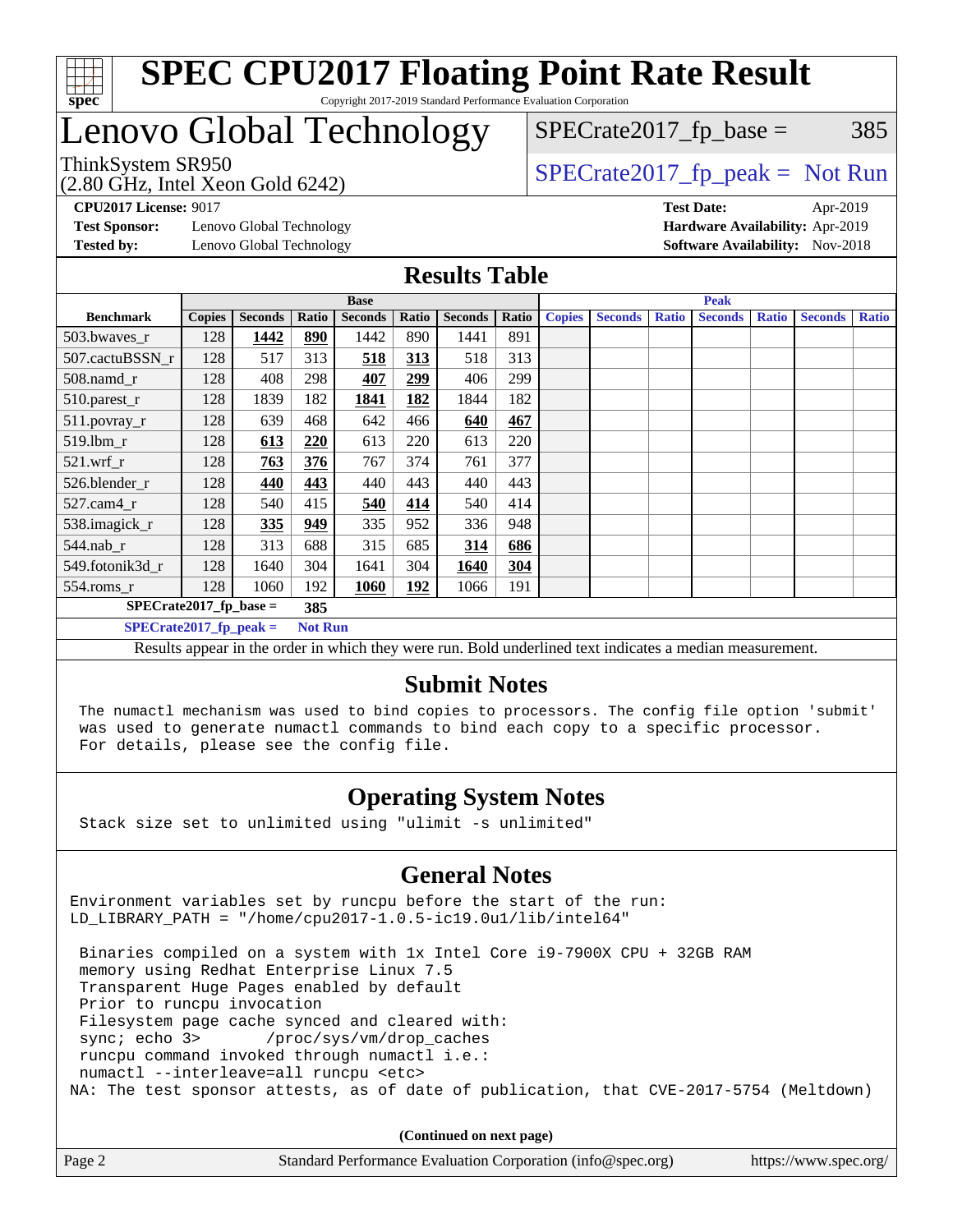

Lenovo Global Technology

 $SPECTate2017<sub>fp</sub> base =  $385$$ 

(2.80 GHz, Intel Xeon Gold 6242)

ThinkSystem SR950<br>  $SPECTI<sub>2</sub> Intel Y<sub>0</sub> = Col(6242)$   $SPECTI<sub>2</sub> = Sol(8242)$ 

**[Test Sponsor:](http://www.spec.org/auto/cpu2017/Docs/result-fields.html#TestSponsor)** Lenovo Global Technology **[Hardware Availability:](http://www.spec.org/auto/cpu2017/Docs/result-fields.html#HardwareAvailability)** Apr-2019 **[Tested by:](http://www.spec.org/auto/cpu2017/Docs/result-fields.html#Testedby)** Lenovo Global Technology **[Software Availability:](http://www.spec.org/auto/cpu2017/Docs/result-fields.html#SoftwareAvailability)** Nov-2018

**[CPU2017 License:](http://www.spec.org/auto/cpu2017/Docs/result-fields.html#CPU2017License)** 9017 **[Test Date:](http://www.spec.org/auto/cpu2017/Docs/result-fields.html#TestDate)** Apr-2019

#### **[General Notes \(Continued\)](http://www.spec.org/auto/cpu2017/Docs/result-fields.html#GeneralNotes)**

is mitigated in the system as tested and documented. Yes: The test sponsor attests, as of date of publication, that CVE-2017-5753 (Spectre variant 1) is mitigated in the system as tested and documented. Yes: The test sponsor attests, as of date of publication, that CVE-2017-5715 (Spectre variant 2) is mitigated in the system as tested and documented. Yes: The test sponsor attests, as of date of publication, that CVE-2018-3640 (Spectre variant 3a) is mitigated in the system as tested and documented. Yes: The test sponsor attests, as of date of publication, that CVE-2018-3639 (Spectre variant 4) is mitigated in the system as tested and documented.

#### **[Platform Notes](http://www.spec.org/auto/cpu2017/Docs/result-fields.html#PlatformNotes)**

```
Page 3 Standard Performance Evaluation Corporation (info@spec.org) https://www.spec.org/
BIOS configuration:
Choose Operating Mode set to Maximum Performance
Choose Operating Mode set to Custom Mode
Intel Virtualization Technology set to Disable
MONITOR/MWAIT set to Enable
SNC set to Enable
  Sysinfo program /home/cpu2017-1.0.5-ic19.0u1/bin/sysinfo
  Rev: r5974 of 2018-05-19 9bcde8f2999c33d61f64985e45859ea9
  running on linux-u1b8 Fri Apr 19 18:44:48 2019
  SUT (System Under Test) info as seen by some common utilities.
  For more information on this section, see
     https://www.spec.org/cpu2017/Docs/config.html#sysinfo
  From /proc/cpuinfo
     model name : Intel(R) Xeon(R) Gold 6242 CPU @ 2.80GHz
        4 "physical id"s (chips)
        128 "processors"
     cores, siblings (Caution: counting these is hw and system dependent. The following
     excerpts from /proc/cpuinfo might not be reliable. Use with caution.)
        cpu cores : 16
        siblings : 32
        physical 0: cores 0 1 2 3 4 5 6 7 8 9 10 11 12 13 14 15
        physical 1: cores 0 1 2 3 4 5 6 7 8 9 10 11 12 13 14 15
        physical 2: cores 0 1 2 3 4 5 6 7 8 9 10 11 12 13 14 15
        physical 3: cores 0 1 2 3 4 5 6 7 8 9 10 11 12 13 14 15
  From lscpu:
       Architecture: x86_64
       CPU op-mode(s): 32-bit, 64-bit
      Byte Order: Little Endian
      CPU(s): 128
       On-line CPU(s) list: 0-127
       Thread(s) per core: 2
                                    (Continued on next page)
```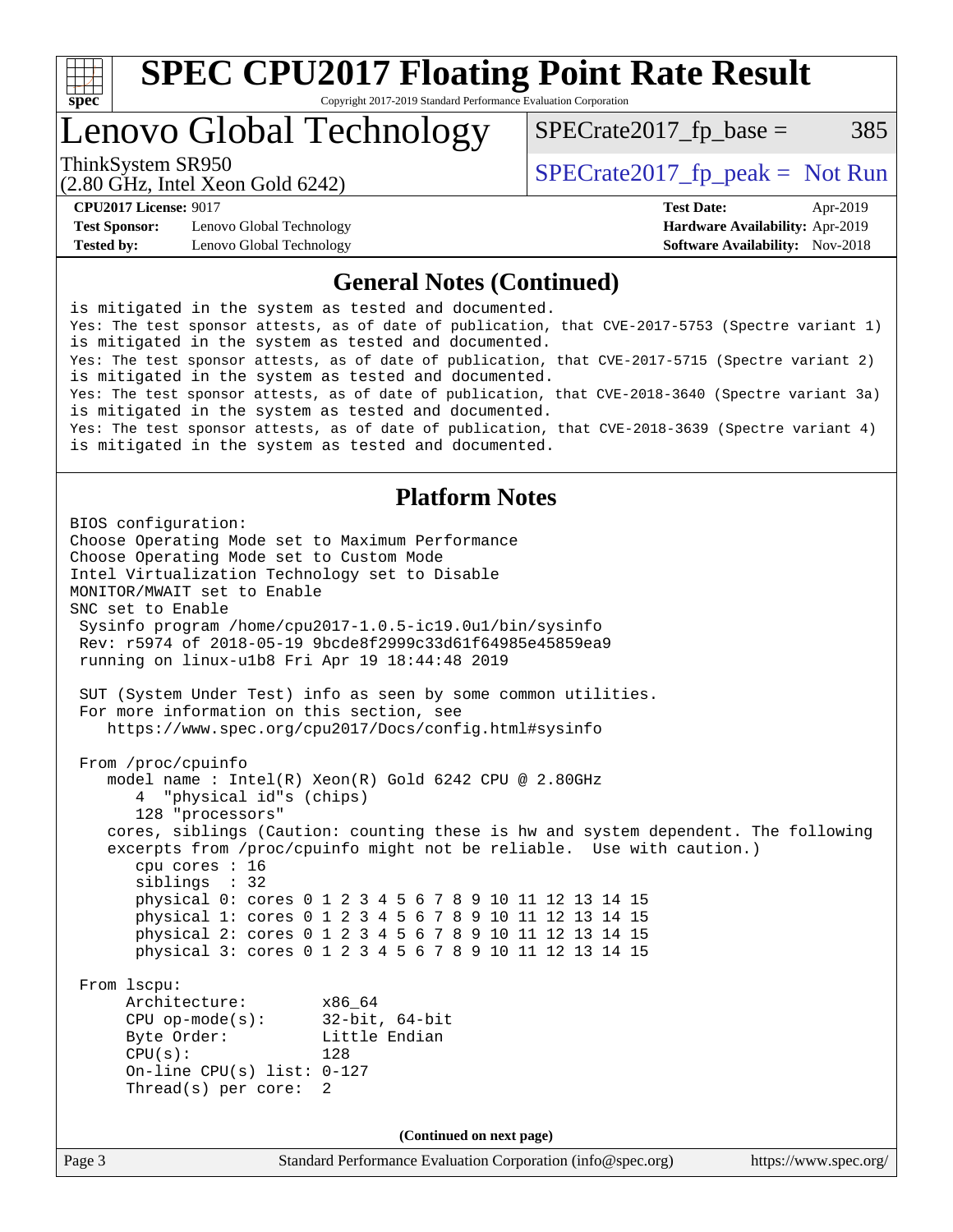

Lenovo Global Technology

 $SPECTate2017_fp\_base = 385$ 

(2.80 GHz, Intel Xeon Gold 6242)

ThinkSystem SR950<br>  $(2.80 \text{ GHz})$  Intel Yeon Gold 6242)

**[Test Sponsor:](http://www.spec.org/auto/cpu2017/Docs/result-fields.html#TestSponsor)** Lenovo Global Technology **[Hardware Availability:](http://www.spec.org/auto/cpu2017/Docs/result-fields.html#HardwareAvailability)** Apr-2019 **[Tested by:](http://www.spec.org/auto/cpu2017/Docs/result-fields.html#Testedby)** Lenovo Global Technology **[Software Availability:](http://www.spec.org/auto/cpu2017/Docs/result-fields.html#SoftwareAvailability)** Nov-2018

**[CPU2017 License:](http://www.spec.org/auto/cpu2017/Docs/result-fields.html#CPU2017License)** 9017 **[Test Date:](http://www.spec.org/auto/cpu2017/Docs/result-fields.html#TestDate)** Apr-2019

#### **[Platform Notes \(Continued\)](http://www.spec.org/auto/cpu2017/Docs/result-fields.html#PlatformNotes)**

| Socket(s):<br>4<br>NUMA $node(s):$<br>8<br>Vendor ID:<br>GenuineIntel<br>CPU family:<br>6<br>Model:<br>85<br>Model name:<br>$Intel(R)$ Xeon $(R)$ Gold 6242 CPU @ 2.80GHz<br>Stepping:<br>6<br>CPU MHz:<br>2800.000<br>CPU max MHz:<br>3900.0000<br>CPU min MHz:<br>1200.0000<br>5600.00<br>BogoMIPS:<br>Virtualization:<br>$VT - x$<br>$L1d$ cache:<br>32K<br>Lli cache:<br>32K<br>$L2$ cache:<br>1024K<br>L3 cache:<br>22528K<br>NUMA node0 CPU(s):<br>$0-3, 8-11, 64-67, 72-75$<br>NUMA nodel $CPU(s):$<br>$4 - 7$ , 12-15, 68-71, 76-79<br>NUMA $node2$ $CPU(s)$ :<br>$16 - 19, 24 - 27, 80 - 83, 88 - 91$<br>NUMA $node3$ $CPU(s)$ :<br>$20 - 23, 28 - 31, 84 - 87, 92 - 95$<br>NUMA node4 CPU(s):<br>$32 - 35, 40 - 43, 96 - 99, 104 - 107$<br>NUMA node5 $CPU(s):$<br>$36-39, 44-47, 100-103, 108-111$<br>NUMA node6 $CPU(s):$<br>48-51, 56-59, 112-115, 120-123<br>NUMA $node7$ CPU $(s)$ :<br>$52 - 55, 60 - 63, 116 - 119, 124 - 127$<br>fpu vme de pse tsc msr pae mce cx8 apic sep mtrr pge mca cmov<br>Flaqs:<br>pat pse36 clflush dts acpi mmx fxsr sse sse2 ss ht tm pbe syscall nx pdpelgb rdtscp<br>lm constant_tsc art arch_perfmon pebs bts rep_good nopl xtopology nonstop_tsc cpuid<br>aperfmperf pni pclmulqdq dtes64 monitor ds_cpl vmx smx est tm2 ssse3 sdbg fma cx16<br>xtpr pdcm pcid dca sse4_1 sse4_2 x2apic movbe popcnt tsc_deadline_timer aes xsave<br>avx f16c rdrand lahf_lm abm 3dnowprefetch cpuid_fault epb cat_13 cdp_13<br>invpcid_single ssbd mba ibrs ibpb stibp tpr_shadow vnmi flexpriority ept vpid<br>fsgsbase tsc_adjust bmil hle avx2 smep bmi2 erms invpcid rtm cqm mpx rdt_a avx512f<br>avx512dq rdseed adx smap clflushopt clwb intel_pt avx512cd avx512bw avx512vl<br>xsaveopt xsavec xgetbvl xsaves cqm_llc cqm_occup_llc cqm_mbm_total cqm_mbm_local<br>dtherm ida arat pln pts pku ospke avx512_vnni flush_lld arch_capabilities<br>/proc/cpuinfo cache data<br>cache size : 22528 KB<br>WARNING: a numactl 'node' might or might not correspond to a<br>From numactl --hardware<br>physical chip.<br>$available: 8 nodes (0-7)$<br>node 0 cpus: 0 1 2 3 8 9 10 11 64 65 66 67 72 73 74 75<br>node 0 size: 192996 MB<br>node 0 free: 192489 MB<br>node 1 cpus: 4 5 6 7 12 13 14 15 68 69 70 71 76 77 78 79<br>(Continued on next page) | $Core(s)$ per socket: | 16 |  |  |  |
|----------------------------------------------------------------------------------------------------------------------------------------------------------------------------------------------------------------------------------------------------------------------------------------------------------------------------------------------------------------------------------------------------------------------------------------------------------------------------------------------------------------------------------------------------------------------------------------------------------------------------------------------------------------------------------------------------------------------------------------------------------------------------------------------------------------------------------------------------------------------------------------------------------------------------------------------------------------------------------------------------------------------------------------------------------------------------------------------------------------------------------------------------------------------------------------------------------------------------------------------------------------------------------------------------------------------------------------------------------------------------------------------------------------------------------------------------------------------------------------------------------------------------------------------------------------------------------------------------------------------------------------------------------------------------------------------------------------------------------------------------------------------------------------------------------------------------------------------------------------------------------------------------------------------------------------------------------------------------------------------------------------------------------------------------------------------------------------------------------------------------------------------------------------------------------------------------------------------------------------------------------------------------------------------|-----------------------|----|--|--|--|
|                                                                                                                                                                                                                                                                                                                                                                                                                                                                                                                                                                                                                                                                                                                                                                                                                                                                                                                                                                                                                                                                                                                                                                                                                                                                                                                                                                                                                                                                                                                                                                                                                                                                                                                                                                                                                                                                                                                                                                                                                                                                                                                                                                                                                                                                                              |                       |    |  |  |  |
|                                                                                                                                                                                                                                                                                                                                                                                                                                                                                                                                                                                                                                                                                                                                                                                                                                                                                                                                                                                                                                                                                                                                                                                                                                                                                                                                                                                                                                                                                                                                                                                                                                                                                                                                                                                                                                                                                                                                                                                                                                                                                                                                                                                                                                                                                              |                       |    |  |  |  |
|                                                                                                                                                                                                                                                                                                                                                                                                                                                                                                                                                                                                                                                                                                                                                                                                                                                                                                                                                                                                                                                                                                                                                                                                                                                                                                                                                                                                                                                                                                                                                                                                                                                                                                                                                                                                                                                                                                                                                                                                                                                                                                                                                                                                                                                                                              |                       |    |  |  |  |
|                                                                                                                                                                                                                                                                                                                                                                                                                                                                                                                                                                                                                                                                                                                                                                                                                                                                                                                                                                                                                                                                                                                                                                                                                                                                                                                                                                                                                                                                                                                                                                                                                                                                                                                                                                                                                                                                                                                                                                                                                                                                                                                                                                                                                                                                                              |                       |    |  |  |  |
|                                                                                                                                                                                                                                                                                                                                                                                                                                                                                                                                                                                                                                                                                                                                                                                                                                                                                                                                                                                                                                                                                                                                                                                                                                                                                                                                                                                                                                                                                                                                                                                                                                                                                                                                                                                                                                                                                                                                                                                                                                                                                                                                                                                                                                                                                              |                       |    |  |  |  |
|                                                                                                                                                                                                                                                                                                                                                                                                                                                                                                                                                                                                                                                                                                                                                                                                                                                                                                                                                                                                                                                                                                                                                                                                                                                                                                                                                                                                                                                                                                                                                                                                                                                                                                                                                                                                                                                                                                                                                                                                                                                                                                                                                                                                                                                                                              |                       |    |  |  |  |
|                                                                                                                                                                                                                                                                                                                                                                                                                                                                                                                                                                                                                                                                                                                                                                                                                                                                                                                                                                                                                                                                                                                                                                                                                                                                                                                                                                                                                                                                                                                                                                                                                                                                                                                                                                                                                                                                                                                                                                                                                                                                                                                                                                                                                                                                                              |                       |    |  |  |  |
|                                                                                                                                                                                                                                                                                                                                                                                                                                                                                                                                                                                                                                                                                                                                                                                                                                                                                                                                                                                                                                                                                                                                                                                                                                                                                                                                                                                                                                                                                                                                                                                                                                                                                                                                                                                                                                                                                                                                                                                                                                                                                                                                                                                                                                                                                              |                       |    |  |  |  |
|                                                                                                                                                                                                                                                                                                                                                                                                                                                                                                                                                                                                                                                                                                                                                                                                                                                                                                                                                                                                                                                                                                                                                                                                                                                                                                                                                                                                                                                                                                                                                                                                                                                                                                                                                                                                                                                                                                                                                                                                                                                                                                                                                                                                                                                                                              |                       |    |  |  |  |
|                                                                                                                                                                                                                                                                                                                                                                                                                                                                                                                                                                                                                                                                                                                                                                                                                                                                                                                                                                                                                                                                                                                                                                                                                                                                                                                                                                                                                                                                                                                                                                                                                                                                                                                                                                                                                                                                                                                                                                                                                                                                                                                                                                                                                                                                                              |                       |    |  |  |  |
|                                                                                                                                                                                                                                                                                                                                                                                                                                                                                                                                                                                                                                                                                                                                                                                                                                                                                                                                                                                                                                                                                                                                                                                                                                                                                                                                                                                                                                                                                                                                                                                                                                                                                                                                                                                                                                                                                                                                                                                                                                                                                                                                                                                                                                                                                              |                       |    |  |  |  |
|                                                                                                                                                                                                                                                                                                                                                                                                                                                                                                                                                                                                                                                                                                                                                                                                                                                                                                                                                                                                                                                                                                                                                                                                                                                                                                                                                                                                                                                                                                                                                                                                                                                                                                                                                                                                                                                                                                                                                                                                                                                                                                                                                                                                                                                                                              |                       |    |  |  |  |
|                                                                                                                                                                                                                                                                                                                                                                                                                                                                                                                                                                                                                                                                                                                                                                                                                                                                                                                                                                                                                                                                                                                                                                                                                                                                                                                                                                                                                                                                                                                                                                                                                                                                                                                                                                                                                                                                                                                                                                                                                                                                                                                                                                                                                                                                                              |                       |    |  |  |  |
|                                                                                                                                                                                                                                                                                                                                                                                                                                                                                                                                                                                                                                                                                                                                                                                                                                                                                                                                                                                                                                                                                                                                                                                                                                                                                                                                                                                                                                                                                                                                                                                                                                                                                                                                                                                                                                                                                                                                                                                                                                                                                                                                                                                                                                                                                              |                       |    |  |  |  |
|                                                                                                                                                                                                                                                                                                                                                                                                                                                                                                                                                                                                                                                                                                                                                                                                                                                                                                                                                                                                                                                                                                                                                                                                                                                                                                                                                                                                                                                                                                                                                                                                                                                                                                                                                                                                                                                                                                                                                                                                                                                                                                                                                                                                                                                                                              |                       |    |  |  |  |
|                                                                                                                                                                                                                                                                                                                                                                                                                                                                                                                                                                                                                                                                                                                                                                                                                                                                                                                                                                                                                                                                                                                                                                                                                                                                                                                                                                                                                                                                                                                                                                                                                                                                                                                                                                                                                                                                                                                                                                                                                                                                                                                                                                                                                                                                                              |                       |    |  |  |  |
|                                                                                                                                                                                                                                                                                                                                                                                                                                                                                                                                                                                                                                                                                                                                                                                                                                                                                                                                                                                                                                                                                                                                                                                                                                                                                                                                                                                                                                                                                                                                                                                                                                                                                                                                                                                                                                                                                                                                                                                                                                                                                                                                                                                                                                                                                              |                       |    |  |  |  |
|                                                                                                                                                                                                                                                                                                                                                                                                                                                                                                                                                                                                                                                                                                                                                                                                                                                                                                                                                                                                                                                                                                                                                                                                                                                                                                                                                                                                                                                                                                                                                                                                                                                                                                                                                                                                                                                                                                                                                                                                                                                                                                                                                                                                                                                                                              |                       |    |  |  |  |
|                                                                                                                                                                                                                                                                                                                                                                                                                                                                                                                                                                                                                                                                                                                                                                                                                                                                                                                                                                                                                                                                                                                                                                                                                                                                                                                                                                                                                                                                                                                                                                                                                                                                                                                                                                                                                                                                                                                                                                                                                                                                                                                                                                                                                                                                                              |                       |    |  |  |  |
|                                                                                                                                                                                                                                                                                                                                                                                                                                                                                                                                                                                                                                                                                                                                                                                                                                                                                                                                                                                                                                                                                                                                                                                                                                                                                                                                                                                                                                                                                                                                                                                                                                                                                                                                                                                                                                                                                                                                                                                                                                                                                                                                                                                                                                                                                              |                       |    |  |  |  |
|                                                                                                                                                                                                                                                                                                                                                                                                                                                                                                                                                                                                                                                                                                                                                                                                                                                                                                                                                                                                                                                                                                                                                                                                                                                                                                                                                                                                                                                                                                                                                                                                                                                                                                                                                                                                                                                                                                                                                                                                                                                                                                                                                                                                                                                                                              |                       |    |  |  |  |
|                                                                                                                                                                                                                                                                                                                                                                                                                                                                                                                                                                                                                                                                                                                                                                                                                                                                                                                                                                                                                                                                                                                                                                                                                                                                                                                                                                                                                                                                                                                                                                                                                                                                                                                                                                                                                                                                                                                                                                                                                                                                                                                                                                                                                                                                                              |                       |    |  |  |  |
|                                                                                                                                                                                                                                                                                                                                                                                                                                                                                                                                                                                                                                                                                                                                                                                                                                                                                                                                                                                                                                                                                                                                                                                                                                                                                                                                                                                                                                                                                                                                                                                                                                                                                                                                                                                                                                                                                                                                                                                                                                                                                                                                                                                                                                                                                              |                       |    |  |  |  |
|                                                                                                                                                                                                                                                                                                                                                                                                                                                                                                                                                                                                                                                                                                                                                                                                                                                                                                                                                                                                                                                                                                                                                                                                                                                                                                                                                                                                                                                                                                                                                                                                                                                                                                                                                                                                                                                                                                                                                                                                                                                                                                                                                                                                                                                                                              |                       |    |  |  |  |
|                                                                                                                                                                                                                                                                                                                                                                                                                                                                                                                                                                                                                                                                                                                                                                                                                                                                                                                                                                                                                                                                                                                                                                                                                                                                                                                                                                                                                                                                                                                                                                                                                                                                                                                                                                                                                                                                                                                                                                                                                                                                                                                                                                                                                                                                                              |                       |    |  |  |  |
|                                                                                                                                                                                                                                                                                                                                                                                                                                                                                                                                                                                                                                                                                                                                                                                                                                                                                                                                                                                                                                                                                                                                                                                                                                                                                                                                                                                                                                                                                                                                                                                                                                                                                                                                                                                                                                                                                                                                                                                                                                                                                                                                                                                                                                                                                              |                       |    |  |  |  |
|                                                                                                                                                                                                                                                                                                                                                                                                                                                                                                                                                                                                                                                                                                                                                                                                                                                                                                                                                                                                                                                                                                                                                                                                                                                                                                                                                                                                                                                                                                                                                                                                                                                                                                                                                                                                                                                                                                                                                                                                                                                                                                                                                                                                                                                                                              |                       |    |  |  |  |
|                                                                                                                                                                                                                                                                                                                                                                                                                                                                                                                                                                                                                                                                                                                                                                                                                                                                                                                                                                                                                                                                                                                                                                                                                                                                                                                                                                                                                                                                                                                                                                                                                                                                                                                                                                                                                                                                                                                                                                                                                                                                                                                                                                                                                                                                                              |                       |    |  |  |  |
|                                                                                                                                                                                                                                                                                                                                                                                                                                                                                                                                                                                                                                                                                                                                                                                                                                                                                                                                                                                                                                                                                                                                                                                                                                                                                                                                                                                                                                                                                                                                                                                                                                                                                                                                                                                                                                                                                                                                                                                                                                                                                                                                                                                                                                                                                              |                       |    |  |  |  |
|                                                                                                                                                                                                                                                                                                                                                                                                                                                                                                                                                                                                                                                                                                                                                                                                                                                                                                                                                                                                                                                                                                                                                                                                                                                                                                                                                                                                                                                                                                                                                                                                                                                                                                                                                                                                                                                                                                                                                                                                                                                                                                                                                                                                                                                                                              |                       |    |  |  |  |
|                                                                                                                                                                                                                                                                                                                                                                                                                                                                                                                                                                                                                                                                                                                                                                                                                                                                                                                                                                                                                                                                                                                                                                                                                                                                                                                                                                                                                                                                                                                                                                                                                                                                                                                                                                                                                                                                                                                                                                                                                                                                                                                                                                                                                                                                                              |                       |    |  |  |  |
|                                                                                                                                                                                                                                                                                                                                                                                                                                                                                                                                                                                                                                                                                                                                                                                                                                                                                                                                                                                                                                                                                                                                                                                                                                                                                                                                                                                                                                                                                                                                                                                                                                                                                                                                                                                                                                                                                                                                                                                                                                                                                                                                                                                                                                                                                              |                       |    |  |  |  |
|                                                                                                                                                                                                                                                                                                                                                                                                                                                                                                                                                                                                                                                                                                                                                                                                                                                                                                                                                                                                                                                                                                                                                                                                                                                                                                                                                                                                                                                                                                                                                                                                                                                                                                                                                                                                                                                                                                                                                                                                                                                                                                                                                                                                                                                                                              |                       |    |  |  |  |
|                                                                                                                                                                                                                                                                                                                                                                                                                                                                                                                                                                                                                                                                                                                                                                                                                                                                                                                                                                                                                                                                                                                                                                                                                                                                                                                                                                                                                                                                                                                                                                                                                                                                                                                                                                                                                                                                                                                                                                                                                                                                                                                                                                                                                                                                                              |                       |    |  |  |  |
|                                                                                                                                                                                                                                                                                                                                                                                                                                                                                                                                                                                                                                                                                                                                                                                                                                                                                                                                                                                                                                                                                                                                                                                                                                                                                                                                                                                                                                                                                                                                                                                                                                                                                                                                                                                                                                                                                                                                                                                                                                                                                                                                                                                                                                                                                              |                       |    |  |  |  |
|                                                                                                                                                                                                                                                                                                                                                                                                                                                                                                                                                                                                                                                                                                                                                                                                                                                                                                                                                                                                                                                                                                                                                                                                                                                                                                                                                                                                                                                                                                                                                                                                                                                                                                                                                                                                                                                                                                                                                                                                                                                                                                                                                                                                                                                                                              |                       |    |  |  |  |
|                                                                                                                                                                                                                                                                                                                                                                                                                                                                                                                                                                                                                                                                                                                                                                                                                                                                                                                                                                                                                                                                                                                                                                                                                                                                                                                                                                                                                                                                                                                                                                                                                                                                                                                                                                                                                                                                                                                                                                                                                                                                                                                                                                                                                                                                                              |                       |    |  |  |  |
|                                                                                                                                                                                                                                                                                                                                                                                                                                                                                                                                                                                                                                                                                                                                                                                                                                                                                                                                                                                                                                                                                                                                                                                                                                                                                                                                                                                                                                                                                                                                                                                                                                                                                                                                                                                                                                                                                                                                                                                                                                                                                                                                                                                                                                                                                              |                       |    |  |  |  |
|                                                                                                                                                                                                                                                                                                                                                                                                                                                                                                                                                                                                                                                                                                                                                                                                                                                                                                                                                                                                                                                                                                                                                                                                                                                                                                                                                                                                                                                                                                                                                                                                                                                                                                                                                                                                                                                                                                                                                                                                                                                                                                                                                                                                                                                                                              |                       |    |  |  |  |
|                                                                                                                                                                                                                                                                                                                                                                                                                                                                                                                                                                                                                                                                                                                                                                                                                                                                                                                                                                                                                                                                                                                                                                                                                                                                                                                                                                                                                                                                                                                                                                                                                                                                                                                                                                                                                                                                                                                                                                                                                                                                                                                                                                                                                                                                                              |                       |    |  |  |  |
|                                                                                                                                                                                                                                                                                                                                                                                                                                                                                                                                                                                                                                                                                                                                                                                                                                                                                                                                                                                                                                                                                                                                                                                                                                                                                                                                                                                                                                                                                                                                                                                                                                                                                                                                                                                                                                                                                                                                                                                                                                                                                                                                                                                                                                                                                              |                       |    |  |  |  |
|                                                                                                                                                                                                                                                                                                                                                                                                                                                                                                                                                                                                                                                                                                                                                                                                                                                                                                                                                                                                                                                                                                                                                                                                                                                                                                                                                                                                                                                                                                                                                                                                                                                                                                                                                                                                                                                                                                                                                                                                                                                                                                                                                                                                                                                                                              |                       |    |  |  |  |
|                                                                                                                                                                                                                                                                                                                                                                                                                                                                                                                                                                                                                                                                                                                                                                                                                                                                                                                                                                                                                                                                                                                                                                                                                                                                                                                                                                                                                                                                                                                                                                                                                                                                                                                                                                                                                                                                                                                                                                                                                                                                                                                                                                                                                                                                                              |                       |    |  |  |  |
|                                                                                                                                                                                                                                                                                                                                                                                                                                                                                                                                                                                                                                                                                                                                                                                                                                                                                                                                                                                                                                                                                                                                                                                                                                                                                                                                                                                                                                                                                                                                                                                                                                                                                                                                                                                                                                                                                                                                                                                                                                                                                                                                                                                                                                                                                              |                       |    |  |  |  |
|                                                                                                                                                                                                                                                                                                                                                                                                                                                                                                                                                                                                                                                                                                                                                                                                                                                                                                                                                                                                                                                                                                                                                                                                                                                                                                                                                                                                                                                                                                                                                                                                                                                                                                                                                                                                                                                                                                                                                                                                                                                                                                                                                                                                                                                                                              |                       |    |  |  |  |
|                                                                                                                                                                                                                                                                                                                                                                                                                                                                                                                                                                                                                                                                                                                                                                                                                                                                                                                                                                                                                                                                                                                                                                                                                                                                                                                                                                                                                                                                                                                                                                                                                                                                                                                                                                                                                                                                                                                                                                                                                                                                                                                                                                                                                                                                                              |                       |    |  |  |  |
|                                                                                                                                                                                                                                                                                                                                                                                                                                                                                                                                                                                                                                                                                                                                                                                                                                                                                                                                                                                                                                                                                                                                                                                                                                                                                                                                                                                                                                                                                                                                                                                                                                                                                                                                                                                                                                                                                                                                                                                                                                                                                                                                                                                                                                                                                              |                       |    |  |  |  |
|                                                                                                                                                                                                                                                                                                                                                                                                                                                                                                                                                                                                                                                                                                                                                                                                                                                                                                                                                                                                                                                                                                                                                                                                                                                                                                                                                                                                                                                                                                                                                                                                                                                                                                                                                                                                                                                                                                                                                                                                                                                                                                                                                                                                                                                                                              |                       |    |  |  |  |

Page 4 Standard Performance Evaluation Corporation [\(info@spec.org\)](mailto:info@spec.org) <https://www.spec.org/>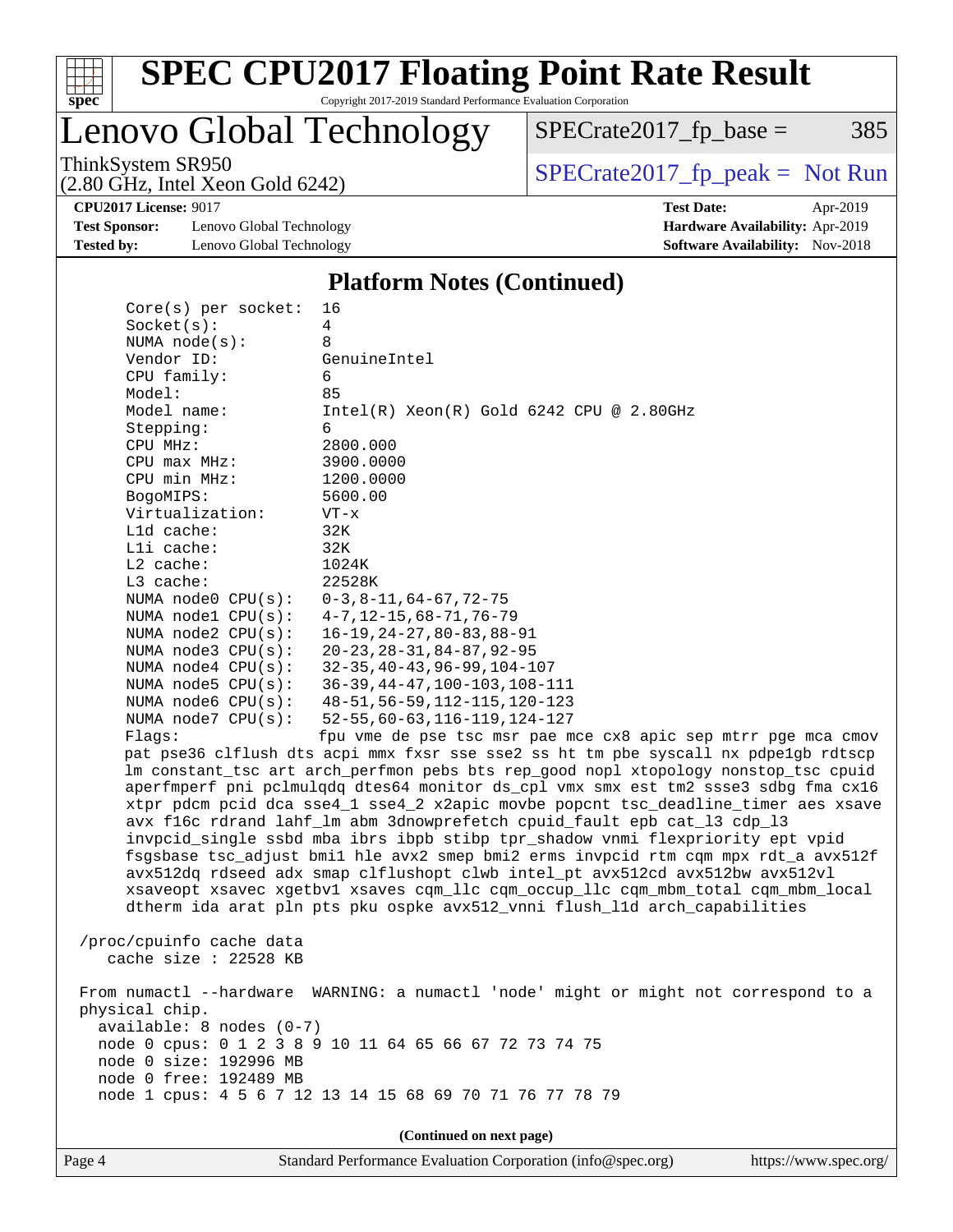

Lenovo Global Technology

 $SPECTate2017<sub>fr</sub> base = 385$ 

(2.80 GHz, Intel Xeon Gold 6242)

ThinkSystem SR950<br>  $SPECTI<sub>2</sub> Intel Y<sub>0</sub> = Col(6242)$   $SPECTI<sub>2</sub> = Sol(8242)$ 

**[Test Sponsor:](http://www.spec.org/auto/cpu2017/Docs/result-fields.html#TestSponsor)** Lenovo Global Technology **[Hardware Availability:](http://www.spec.org/auto/cpu2017/Docs/result-fields.html#HardwareAvailability)** Apr-2019 **[Tested by:](http://www.spec.org/auto/cpu2017/Docs/result-fields.html#Testedby)** Lenovo Global Technology **[Software Availability:](http://www.spec.org/auto/cpu2017/Docs/result-fields.html#SoftwareAvailability)** Nov-2018

**[CPU2017 License:](http://www.spec.org/auto/cpu2017/Docs/result-fields.html#CPU2017License)** 9017 **[Test Date:](http://www.spec.org/auto/cpu2017/Docs/result-fields.html#TestDate)** Apr-2019

#### **[Platform Notes \(Continued\)](http://www.spec.org/auto/cpu2017/Docs/result-fields.html#PlatformNotes)**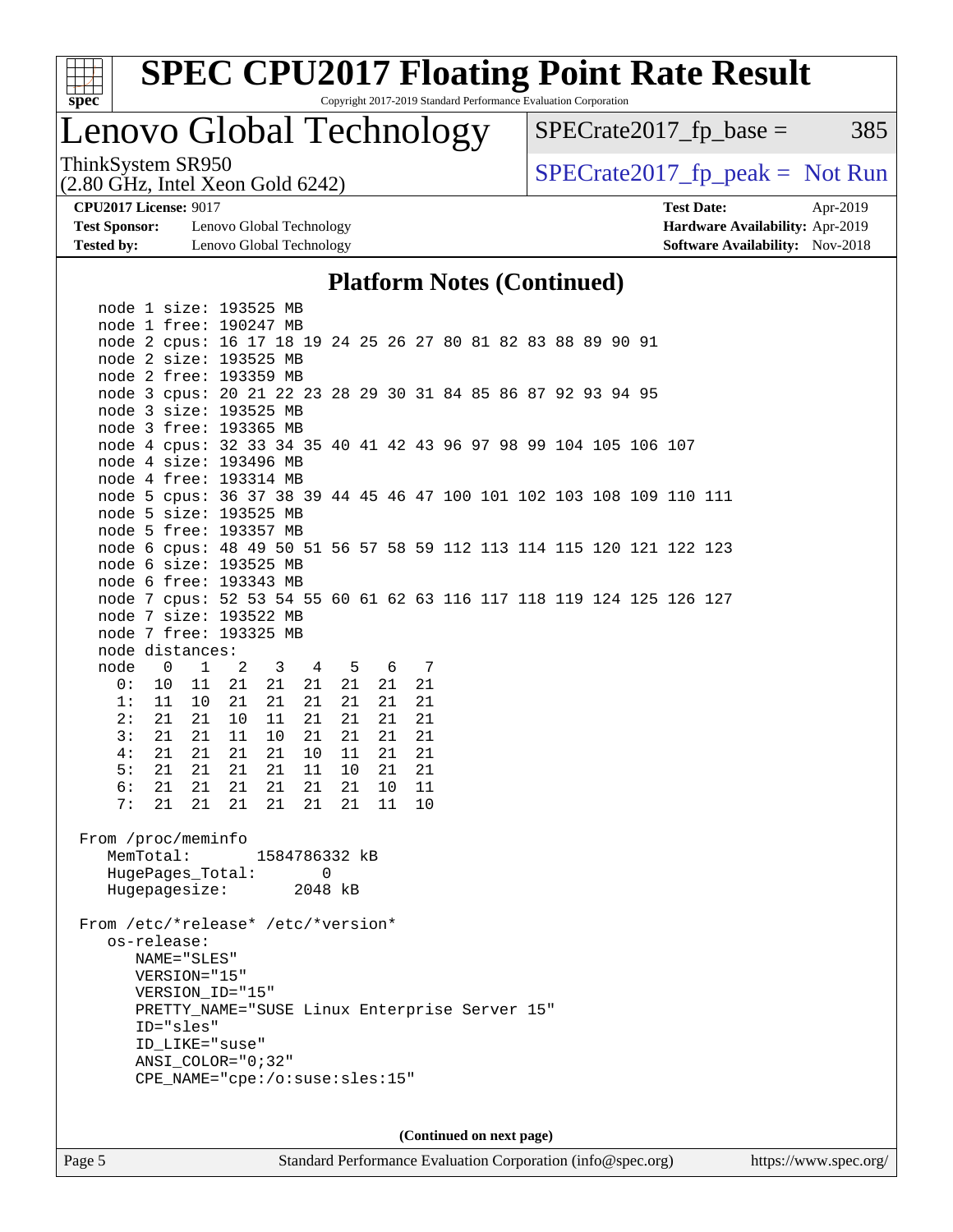| <b>SPEC CPU2017 Floating Point Rate Result</b><br>Copyright 2017-2019 Standard Performance Evaluation Corporation<br>spec <sup>®</sup>                                                                                                                                                                                                                                                               |                                                     |                                                                                      |  |  |  |
|------------------------------------------------------------------------------------------------------------------------------------------------------------------------------------------------------------------------------------------------------------------------------------------------------------------------------------------------------------------------------------------------------|-----------------------------------------------------|--------------------------------------------------------------------------------------|--|--|--|
|                                                                                                                                                                                                                                                                                                                                                                                                      | Lenovo Global Technology                            | $SPECrate2017_fp\_base =$<br>385                                                     |  |  |  |
| ThinkSystem SR950                                                                                                                                                                                                                                                                                                                                                                                    | $(2.80 \text{ GHz}, \text{Intel Xeon Gold } 6242)$  | $SPECrate2017fr peak = Not Run$                                                      |  |  |  |
| <b>CPU2017 License: 9017</b>                                                                                                                                                                                                                                                                                                                                                                         |                                                     | <b>Test Date:</b><br>Apr-2019                                                        |  |  |  |
| <b>Test Sponsor:</b>                                                                                                                                                                                                                                                                                                                                                                                 | Lenovo Global Technology                            | Hardware Availability: Apr-2019                                                      |  |  |  |
| <b>Tested by:</b>                                                                                                                                                                                                                                                                                                                                                                                    | Lenovo Global Technology                            | <b>Software Availability:</b> Nov-2018                                               |  |  |  |
|                                                                                                                                                                                                                                                                                                                                                                                                      | <b>Platform Notes (Continued)</b>                   |                                                                                      |  |  |  |
| uname $-a$ :                                                                                                                                                                                                                                                                                                                                                                                         | x86_64 x86_64 x86_64 GNU/Linux                      | Linux linux-ulb8 4.12.14-25.13-default #1 SMP Tue Aug 14 15:07:35 UTC 2018 (947aa51) |  |  |  |
|                                                                                                                                                                                                                                                                                                                                                                                                      | Kernel self-reported vulnerability status:          |                                                                                      |  |  |  |
| CVE-2017-5754 (Meltdown):<br>Not affected<br>CVE-2017-5753 (Spectre variant 1): Mitigation: __user pointer sanitization<br>CVE-2017-5715 (Spectre variant 2): Mitigation: Indirect Branch Restricted Speculation,<br>IBPB, IBRS_FW                                                                                                                                                                   |                                                     |                                                                                      |  |  |  |
|                                                                                                                                                                                                                                                                                                                                                                                                      | run-level 3 Apr 19 18:44                            |                                                                                      |  |  |  |
| SPEC is set to: /home/cpu2017-1.0.5-ic19.0u1<br>Filesystem<br>Type Size Used Avail Use% Mounted on<br>/dev/sda2<br>xfs<br>744G<br>23G 722G<br>$3\frac{6}{9}$ /                                                                                                                                                                                                                                       |                                                     |                                                                                      |  |  |  |
| Additional information from dmidecode follows. WARNING: Use caution when you interpret<br>this section. The 'dmidecode' program reads system data which is "intended to allow<br>hardware to be accurately determined", but the intent may not be met, as there are<br>frequent changes to hardware, firmware, and the "DMTF SMBIOS" standard.<br>BIOS Lenovo -[PSE121I-1.50]- 03/01/2019<br>Memory: |                                                     |                                                                                      |  |  |  |
| 48x NO DIMM NO DIMM<br>48x Samsung M393A4K40CB2-CVF 32 GB 2 rank 2933                                                                                                                                                                                                                                                                                                                                |                                                     |                                                                                      |  |  |  |
| (End of data from sysinfo program)                                                                                                                                                                                                                                                                                                                                                                   |                                                     |                                                                                      |  |  |  |
| <b>Compiler Version Notes</b>                                                                                                                                                                                                                                                                                                                                                                        |                                                     |                                                                                      |  |  |  |
| CC.                                                                                                                                                                                                                                                                                                                                                                                                  | 519.1bm_r(base) 538.imagick_r(base) 544.nab_r(base) |                                                                                      |  |  |  |

------------------------------------------------------------------------------ Intel(R) C Intel(R) 64 Compiler for applications running on Intel(R)  $64$ , Version 19.0.1.144 Build 20181018 Copyright (C) 1985-2018 Intel Corporation. All rights reserved. ------------------------------------------------------------------------------

==============================================================================

CXXC 508.namd\_r(base) 510.parest\_r(base)

------------------------------------------------------------------------------ Intel(R) C++ Intel(R) 64 Compiler for applications running on Intel(R)  $64$ , Version 19.0.1.144 Build 20181018 Copyright (C) 1985-2018 Intel Corporation. All rights reserved.

------------------------------------------------------------------------------

**(Continued on next page)**

Page 6 Standard Performance Evaluation Corporation [\(info@spec.org\)](mailto:info@spec.org) <https://www.spec.org/>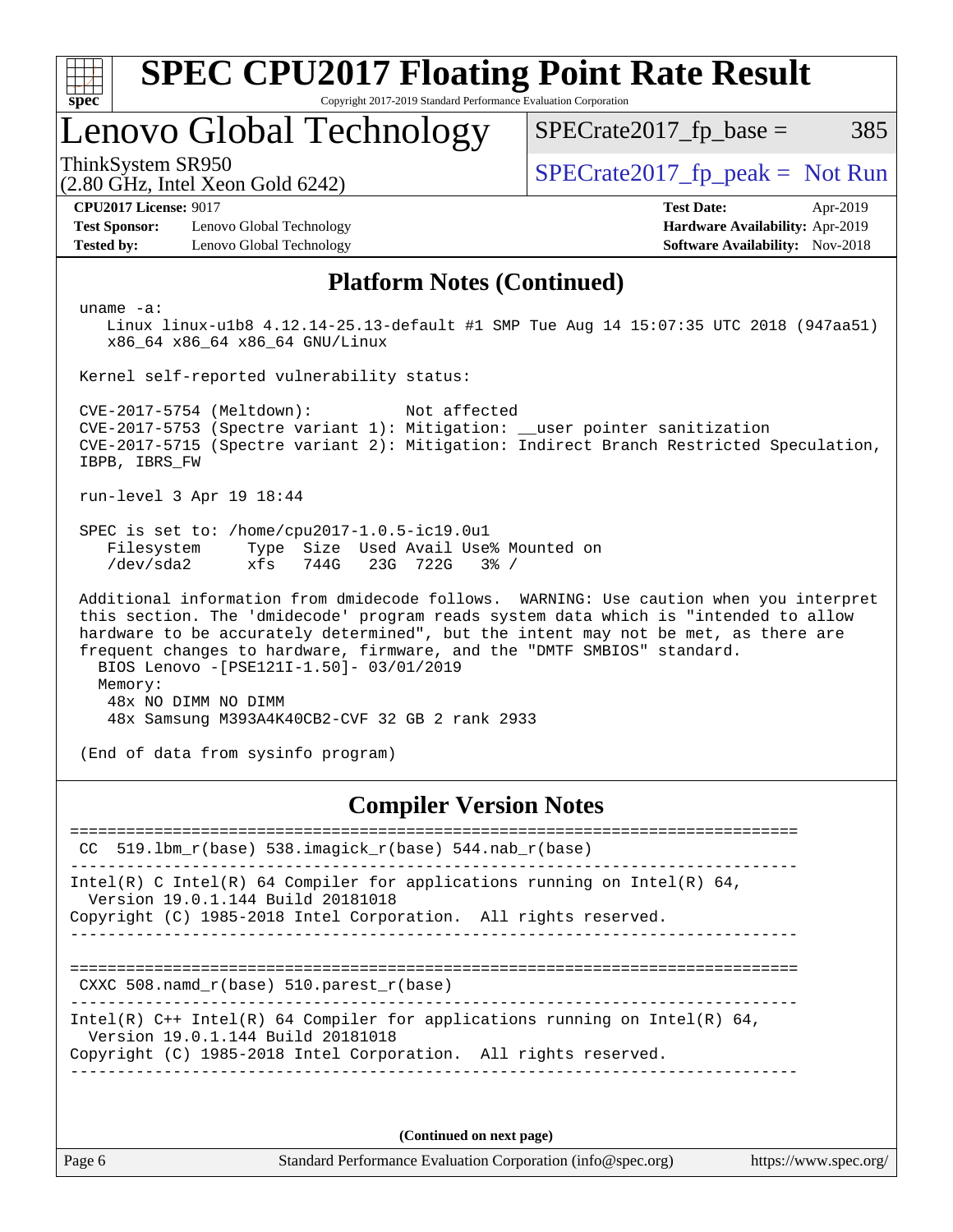

# **[SPEC CPU2017 Floating Point Rate Result](http://www.spec.org/auto/cpu2017/Docs/result-fields.html#SPECCPU2017FloatingPointRateResult)**

Copyright 2017-2019 Standard Performance Evaluation Corporation

Lenovo Global Technology

ThinkSystem SR950<br>  $(2.80 \text{ GHz. Intel Yoon Gold } 6242)$  [SPECrate2017\\_fp\\_peak =](http://www.spec.org/auto/cpu2017/Docs/result-fields.html#SPECrate2017fppeak) Not Run

 $SPECTate2017_fp\_base = 385$ 

(2.80 GHz, Intel Xeon Gold 6242)

**[Test Sponsor:](http://www.spec.org/auto/cpu2017/Docs/result-fields.html#TestSponsor)** Lenovo Global Technology **[Hardware Availability:](http://www.spec.org/auto/cpu2017/Docs/result-fields.html#HardwareAvailability)** Apr-2019 **[Tested by:](http://www.spec.org/auto/cpu2017/Docs/result-fields.html#Testedby)** Lenovo Global Technology **[Software Availability:](http://www.spec.org/auto/cpu2017/Docs/result-fields.html#SoftwareAvailability)** Nov-2018

**[CPU2017 License:](http://www.spec.org/auto/cpu2017/Docs/result-fields.html#CPU2017License)** 9017 **[Test Date:](http://www.spec.org/auto/cpu2017/Docs/result-fields.html#TestDate)** Apr-2019

#### **[Compiler Version Notes \(Continued\)](http://www.spec.org/auto/cpu2017/Docs/result-fields.html#CompilerVersionNotes)**

| $CC$ 511.povray $r(base)$ 526.blender $r(base)$                                                                                                                                                                                                                                                                                                                                                                                                                                                                                                                      |
|----------------------------------------------------------------------------------------------------------------------------------------------------------------------------------------------------------------------------------------------------------------------------------------------------------------------------------------------------------------------------------------------------------------------------------------------------------------------------------------------------------------------------------------------------------------------|
| Intel(R) $C++$ Intel(R) 64 Compiler for applications running on Intel(R) 64,<br>Version 19.0.1.144 Build 20181018<br>Copyright (C) 1985-2018 Intel Corporation. All rights reserved.<br>Intel(R) C Intel(R) 64 Compiler for applications running on Intel(R) 64,<br>Version 19.0.1.144 Build 20181018<br>Copyright (C) 1985-2018 Intel Corporation. All rights reserved.                                                                                                                                                                                             |
| 507.cactuBSSN r(base)<br>FC                                                                                                                                                                                                                                                                                                                                                                                                                                                                                                                                          |
| Intel(R) $C++$ Intel(R) 64 Compiler for applications running on Intel(R) 64,<br>Version 19.0.1.144 Build 20181018<br>Copyright (C) 1985-2018 Intel Corporation. All rights reserved.<br>Intel(R) C Intel(R) 64 Compiler for applications running on Intel(R) 64,<br>Version 19.0.1.144 Build 20181018<br>Copyright (C) 1985-2018 Intel Corporation. All rights reserved.<br>$Intel(R)$ Fortran Intel(R) 64 Compiler for applications running on Intel(R)<br>64, Version 19.0.1.144 Build 20181018<br>Copyright (C) 1985-2018 Intel Corporation. All rights reserved. |
| FC 503.bwaves_r(base) 549.fotonik3d_r(base) 554.roms_r(base)                                                                                                                                                                                                                                                                                                                                                                                                                                                                                                         |
| $Intel(R)$ Fortran Intel(R) 64 Compiler for applications running on Intel(R)<br>64, Version 19.0.1.144 Build 20181018<br>Copyright (C) 1985-2018 Intel Corporation. All rights reserved.                                                                                                                                                                                                                                                                                                                                                                             |
| $CC$ 521.wrf_r(base) 527.cam4_r(base)                                                                                                                                                                                                                                                                                                                                                                                                                                                                                                                                |
| Intel(R) Fortran Intel(R) 64 Compiler for applications running on Intel(R)<br>64, Version 19.0.1.144 Build 20181018<br>Copyright (C) 1985-2018 Intel Corporation. All rights reserved.<br>Intel(R) C Intel(R) 64 Compiler for applications running on Intel(R) 64,<br>Version 19.0.1.144 Build 20181018<br>Copyright (C) 1985-2018 Intel Corporation. All rights reserved.                                                                                                                                                                                           |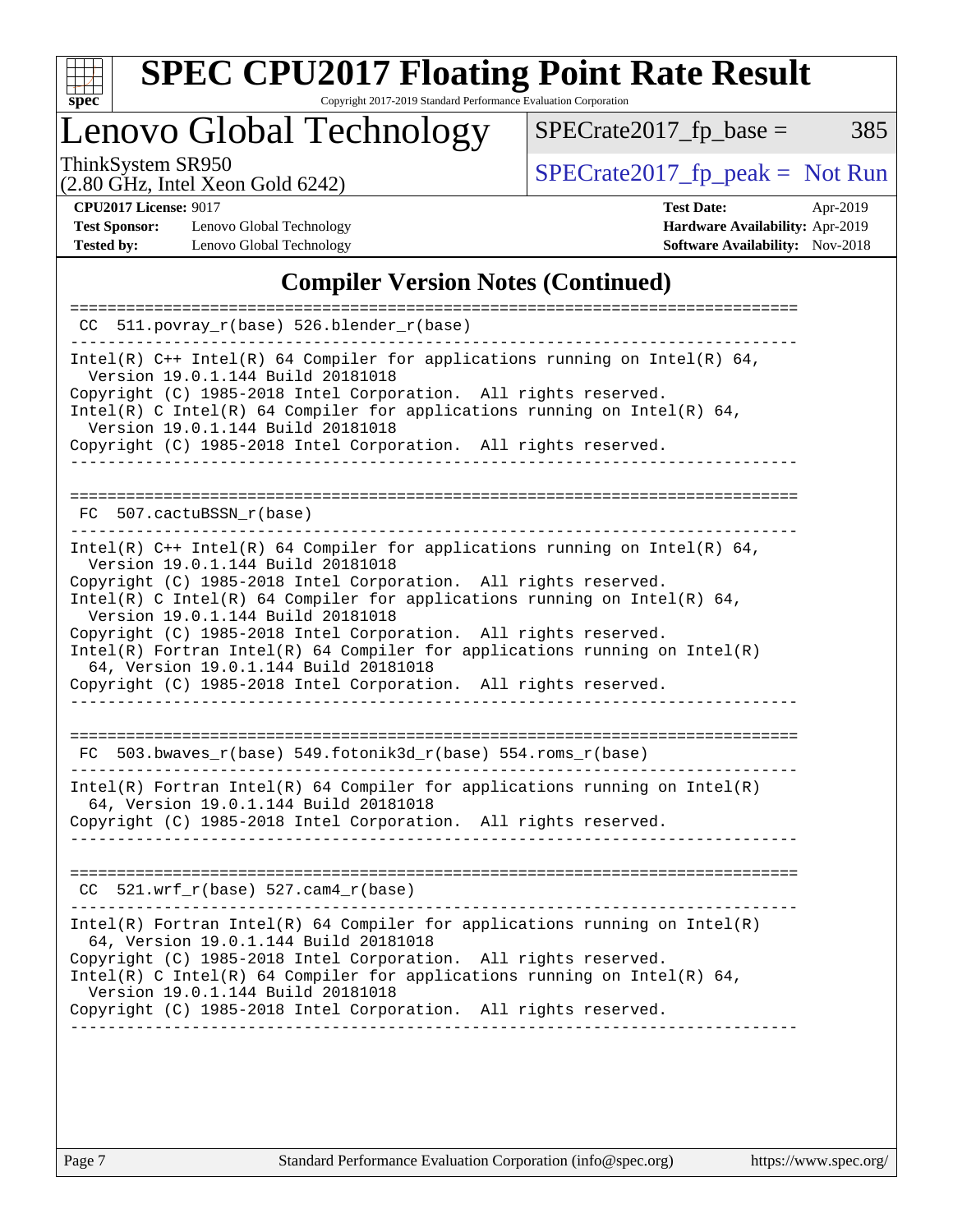

## Lenovo Global Technology

 $SPECTate2017<sub>fp</sub> base =  $385$$ 

(2.80 GHz, Intel Xeon Gold 6242)

ThinkSystem SR950<br>  $SPECTI<sub>2</sub>$  [SPECrate2017\\_fp\\_peak =](http://www.spec.org/auto/cpu2017/Docs/result-fields.html#SPECrate2017fppeak) Not Run

**[Test Sponsor:](http://www.spec.org/auto/cpu2017/Docs/result-fields.html#TestSponsor)** Lenovo Global Technology **[Hardware Availability:](http://www.spec.org/auto/cpu2017/Docs/result-fields.html#HardwareAvailability)** Apr-2019 **[Tested by:](http://www.spec.org/auto/cpu2017/Docs/result-fields.html#Testedby)** Lenovo Global Technology **[Software Availability:](http://www.spec.org/auto/cpu2017/Docs/result-fields.html#SoftwareAvailability)** Nov-2018

**[CPU2017 License:](http://www.spec.org/auto/cpu2017/Docs/result-fields.html#CPU2017License)** 9017 **[Test Date:](http://www.spec.org/auto/cpu2017/Docs/result-fields.html#TestDate)** Apr-2019

### **[Base Compiler Invocation](http://www.spec.org/auto/cpu2017/Docs/result-fields.html#BaseCompilerInvocation)**

[C benchmarks:](http://www.spec.org/auto/cpu2017/Docs/result-fields.html#Cbenchmarks) [icc -m64 -std=c11](http://www.spec.org/cpu2017/results/res2019q3/cpu2017-20190805-16694.flags.html#user_CCbase_intel_icc_64bit_c11_33ee0cdaae7deeeab2a9725423ba97205ce30f63b9926c2519791662299b76a0318f32ddfffdc46587804de3178b4f9328c46fa7c2b0cd779d7a61945c91cd35)

[C++ benchmarks:](http://www.spec.org/auto/cpu2017/Docs/result-fields.html#CXXbenchmarks) [icpc -m64](http://www.spec.org/cpu2017/results/res2019q3/cpu2017-20190805-16694.flags.html#user_CXXbase_intel_icpc_64bit_4ecb2543ae3f1412ef961e0650ca070fec7b7afdcd6ed48761b84423119d1bf6bdf5cad15b44d48e7256388bc77273b966e5eb805aefd121eb22e9299b2ec9d9)

[Fortran benchmarks](http://www.spec.org/auto/cpu2017/Docs/result-fields.html#Fortranbenchmarks): [ifort -m64](http://www.spec.org/cpu2017/results/res2019q3/cpu2017-20190805-16694.flags.html#user_FCbase_intel_ifort_64bit_24f2bb282fbaeffd6157abe4f878425411749daecae9a33200eee2bee2fe76f3b89351d69a8130dd5949958ce389cf37ff59a95e7a40d588e8d3a57e0c3fd751)

[Benchmarks using both Fortran and C:](http://www.spec.org/auto/cpu2017/Docs/result-fields.html#BenchmarksusingbothFortranandC) [ifort -m64](http://www.spec.org/cpu2017/results/res2019q3/cpu2017-20190805-16694.flags.html#user_CC_FCbase_intel_ifort_64bit_24f2bb282fbaeffd6157abe4f878425411749daecae9a33200eee2bee2fe76f3b89351d69a8130dd5949958ce389cf37ff59a95e7a40d588e8d3a57e0c3fd751) [icc -m64 -std=c11](http://www.spec.org/cpu2017/results/res2019q3/cpu2017-20190805-16694.flags.html#user_CC_FCbase_intel_icc_64bit_c11_33ee0cdaae7deeeab2a9725423ba97205ce30f63b9926c2519791662299b76a0318f32ddfffdc46587804de3178b4f9328c46fa7c2b0cd779d7a61945c91cd35)

[Benchmarks using both C and C++](http://www.spec.org/auto/cpu2017/Docs/result-fields.html#BenchmarksusingbothCandCXX): [icpc -m64](http://www.spec.org/cpu2017/results/res2019q3/cpu2017-20190805-16694.flags.html#user_CC_CXXbase_intel_icpc_64bit_4ecb2543ae3f1412ef961e0650ca070fec7b7afdcd6ed48761b84423119d1bf6bdf5cad15b44d48e7256388bc77273b966e5eb805aefd121eb22e9299b2ec9d9) [icc -m64 -std=c11](http://www.spec.org/cpu2017/results/res2019q3/cpu2017-20190805-16694.flags.html#user_CC_CXXbase_intel_icc_64bit_c11_33ee0cdaae7deeeab2a9725423ba97205ce30f63b9926c2519791662299b76a0318f32ddfffdc46587804de3178b4f9328c46fa7c2b0cd779d7a61945c91cd35)

[Benchmarks using Fortran, C, and C++:](http://www.spec.org/auto/cpu2017/Docs/result-fields.html#BenchmarksusingFortranCandCXX) [icpc -m64](http://www.spec.org/cpu2017/results/res2019q3/cpu2017-20190805-16694.flags.html#user_CC_CXX_FCbase_intel_icpc_64bit_4ecb2543ae3f1412ef961e0650ca070fec7b7afdcd6ed48761b84423119d1bf6bdf5cad15b44d48e7256388bc77273b966e5eb805aefd121eb22e9299b2ec9d9) [icc -m64 -std=c11](http://www.spec.org/cpu2017/results/res2019q3/cpu2017-20190805-16694.flags.html#user_CC_CXX_FCbase_intel_icc_64bit_c11_33ee0cdaae7deeeab2a9725423ba97205ce30f63b9926c2519791662299b76a0318f32ddfffdc46587804de3178b4f9328c46fa7c2b0cd779d7a61945c91cd35) [ifort -m64](http://www.spec.org/cpu2017/results/res2019q3/cpu2017-20190805-16694.flags.html#user_CC_CXX_FCbase_intel_ifort_64bit_24f2bb282fbaeffd6157abe4f878425411749daecae9a33200eee2bee2fe76f3b89351d69a8130dd5949958ce389cf37ff59a95e7a40d588e8d3a57e0c3fd751)

### **[Base Portability Flags](http://www.spec.org/auto/cpu2017/Docs/result-fields.html#BasePortabilityFlags)**

 503.bwaves\_r: [-DSPEC\\_LP64](http://www.spec.org/cpu2017/results/res2019q3/cpu2017-20190805-16694.flags.html#suite_basePORTABILITY503_bwaves_r_DSPEC_LP64) 507.cactuBSSN\_r: [-DSPEC\\_LP64](http://www.spec.org/cpu2017/results/res2019q3/cpu2017-20190805-16694.flags.html#suite_basePORTABILITY507_cactuBSSN_r_DSPEC_LP64) 508.namd\_r: [-DSPEC\\_LP64](http://www.spec.org/cpu2017/results/res2019q3/cpu2017-20190805-16694.flags.html#suite_basePORTABILITY508_namd_r_DSPEC_LP64) 510.parest\_r: [-DSPEC\\_LP64](http://www.spec.org/cpu2017/results/res2019q3/cpu2017-20190805-16694.flags.html#suite_basePORTABILITY510_parest_r_DSPEC_LP64) 511.povray\_r: [-DSPEC\\_LP64](http://www.spec.org/cpu2017/results/res2019q3/cpu2017-20190805-16694.flags.html#suite_basePORTABILITY511_povray_r_DSPEC_LP64) 519.lbm\_r: [-DSPEC\\_LP64](http://www.spec.org/cpu2017/results/res2019q3/cpu2017-20190805-16694.flags.html#suite_basePORTABILITY519_lbm_r_DSPEC_LP64) 521.wrf\_r: [-DSPEC\\_LP64](http://www.spec.org/cpu2017/results/res2019q3/cpu2017-20190805-16694.flags.html#suite_basePORTABILITY521_wrf_r_DSPEC_LP64) [-DSPEC\\_CASE\\_FLAG](http://www.spec.org/cpu2017/results/res2019q3/cpu2017-20190805-16694.flags.html#b521.wrf_r_baseCPORTABILITY_DSPEC_CASE_FLAG) [-convert big\\_endian](http://www.spec.org/cpu2017/results/res2019q3/cpu2017-20190805-16694.flags.html#user_baseFPORTABILITY521_wrf_r_convert_big_endian_c3194028bc08c63ac5d04de18c48ce6d347e4e562e8892b8bdbdc0214820426deb8554edfa529a3fb25a586e65a3d812c835984020483e7e73212c4d31a38223) 526.blender\_r: [-DSPEC\\_LP64](http://www.spec.org/cpu2017/results/res2019q3/cpu2017-20190805-16694.flags.html#suite_basePORTABILITY526_blender_r_DSPEC_LP64) [-DSPEC\\_LINUX](http://www.spec.org/cpu2017/results/res2019q3/cpu2017-20190805-16694.flags.html#b526.blender_r_baseCPORTABILITY_DSPEC_LINUX) [-funsigned-char](http://www.spec.org/cpu2017/results/res2019q3/cpu2017-20190805-16694.flags.html#user_baseCPORTABILITY526_blender_r_force_uchar_40c60f00ab013830e2dd6774aeded3ff59883ba5a1fc5fc14077f794d777847726e2a5858cbc7672e36e1b067e7e5c1d9a74f7176df07886a243d7cc18edfe67) 527.cam4\_r: [-DSPEC\\_LP64](http://www.spec.org/cpu2017/results/res2019q3/cpu2017-20190805-16694.flags.html#suite_basePORTABILITY527_cam4_r_DSPEC_LP64) [-DSPEC\\_CASE\\_FLAG](http://www.spec.org/cpu2017/results/res2019q3/cpu2017-20190805-16694.flags.html#b527.cam4_r_baseCPORTABILITY_DSPEC_CASE_FLAG) 538.imagick\_r: [-DSPEC\\_LP64](http://www.spec.org/cpu2017/results/res2019q3/cpu2017-20190805-16694.flags.html#suite_basePORTABILITY538_imagick_r_DSPEC_LP64) 544.nab\_r: [-DSPEC\\_LP64](http://www.spec.org/cpu2017/results/res2019q3/cpu2017-20190805-16694.flags.html#suite_basePORTABILITY544_nab_r_DSPEC_LP64) 549.fotonik3d\_r: [-DSPEC\\_LP64](http://www.spec.org/cpu2017/results/res2019q3/cpu2017-20190805-16694.flags.html#suite_basePORTABILITY549_fotonik3d_r_DSPEC_LP64) 554.roms\_r: [-DSPEC\\_LP64](http://www.spec.org/cpu2017/results/res2019q3/cpu2017-20190805-16694.flags.html#suite_basePORTABILITY554_roms_r_DSPEC_LP64)

### **[Base Optimization Flags](http://www.spec.org/auto/cpu2017/Docs/result-fields.html#BaseOptimizationFlags)**

[C benchmarks](http://www.spec.org/auto/cpu2017/Docs/result-fields.html#Cbenchmarks):

[-xCORE-AVX2](http://www.spec.org/cpu2017/results/res2019q3/cpu2017-20190805-16694.flags.html#user_CCbase_f-xCORE-AVX2) [-ipo](http://www.spec.org/cpu2017/results/res2019q3/cpu2017-20190805-16694.flags.html#user_CCbase_f-ipo) [-O3](http://www.spec.org/cpu2017/results/res2019q3/cpu2017-20190805-16694.flags.html#user_CCbase_f-O3) [-no-prec-div](http://www.spec.org/cpu2017/results/res2019q3/cpu2017-20190805-16694.flags.html#user_CCbase_f-no-prec-div) [-qopt-prefetch](http://www.spec.org/cpu2017/results/res2019q3/cpu2017-20190805-16694.flags.html#user_CCbase_f-qopt-prefetch) [-ffinite-math-only](http://www.spec.org/cpu2017/results/res2019q3/cpu2017-20190805-16694.flags.html#user_CCbase_f_finite_math_only_cb91587bd2077682c4b38af759c288ed7c732db004271a9512da14a4f8007909a5f1427ecbf1a0fb78ff2a814402c6114ac565ca162485bbcae155b5e4258871) [-qopt-mem-layout-trans=4](http://www.spec.org/cpu2017/results/res2019q3/cpu2017-20190805-16694.flags.html#user_CCbase_f-qopt-mem-layout-trans_fa39e755916c150a61361b7846f310bcdf6f04e385ef281cadf3647acec3f0ae266d1a1d22d972a7087a248fd4e6ca390a3634700869573d231a252c784941a8)

[C++ benchmarks:](http://www.spec.org/auto/cpu2017/Docs/result-fields.html#CXXbenchmarks) [-xCORE-AVX2](http://www.spec.org/cpu2017/results/res2019q3/cpu2017-20190805-16694.flags.html#user_CXXbase_f-xCORE-AVX2) [-ipo](http://www.spec.org/cpu2017/results/res2019q3/cpu2017-20190805-16694.flags.html#user_CXXbase_f-ipo) [-O3](http://www.spec.org/cpu2017/results/res2019q3/cpu2017-20190805-16694.flags.html#user_CXXbase_f-O3) [-no-prec-div](http://www.spec.org/cpu2017/results/res2019q3/cpu2017-20190805-16694.flags.html#user_CXXbase_f-no-prec-div) [-qopt-prefetch](http://www.spec.org/cpu2017/results/res2019q3/cpu2017-20190805-16694.flags.html#user_CXXbase_f-qopt-prefetch) [-ffinite-math-only](http://www.spec.org/cpu2017/results/res2019q3/cpu2017-20190805-16694.flags.html#user_CXXbase_f_finite_math_only_cb91587bd2077682c4b38af759c288ed7c732db004271a9512da14a4f8007909a5f1427ecbf1a0fb78ff2a814402c6114ac565ca162485bbcae155b5e4258871)

**(Continued on next page)**

| Page 8 |  |  |
|--------|--|--|
|--------|--|--|

Page 8 Standard Performance Evaluation Corporation [\(info@spec.org\)](mailto:info@spec.org) <https://www.spec.org/>